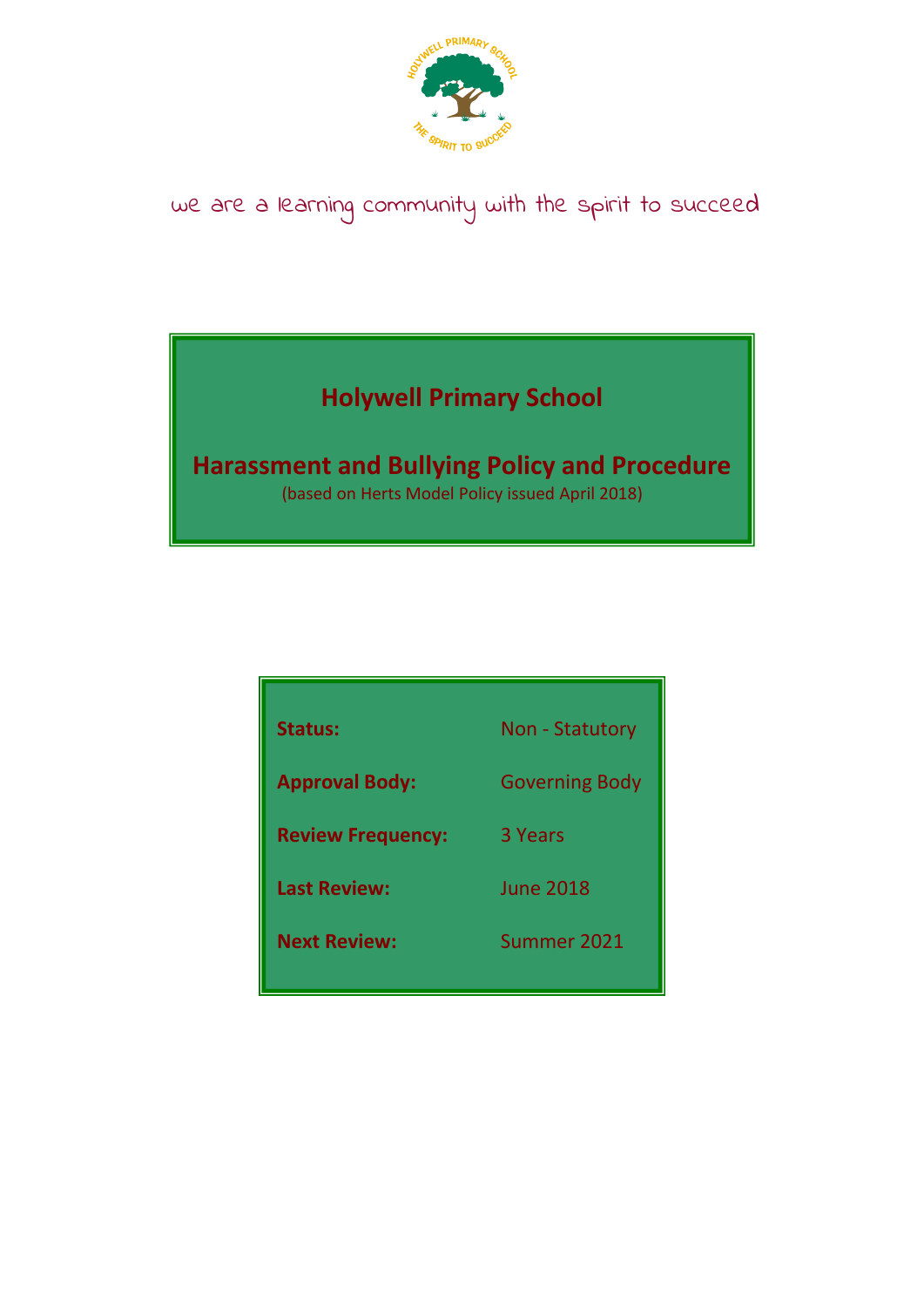

## **Harassment and Bullying Policy and Procedure**

## **1. Introduction**

The governing body is required to set out a harassment and bullying policy and procedure to create a working environment where every employee is treated with dignity and respect and where each person's individuality and sense of self-worth within the school is maintained.

This policy and procedure applies to disputes between employees, or between employees and management - including the Headteacher or a governor. Allegations of bullying and harassment by visitors, consultants, suppliers and agency workers will be separately addressed through the school's complaints procedure.

The aim of this policy and procedure is to ensure that any complaint of harassment or bullying is effectively and speedily dealt with and that appropriate action is taken to ensure as far as possible that it does not occur again. It is important that the rights of both the complainant and the alleged harasser/bully are protected throughout the process.

Some forms of harassment/bullying amount to unlawful discrimination and are covered by the relevant statutes on discrimination. Other forms of harassment/bullying are not explicitly covered by the law but governing bodies have a legal duty to ensure that schools have a procedure to deal with such allegations.

This procedure does not form part of any employee's contract of employment and it may be amended at any time.

## **2. Purpose scope and principles**

All employees have the right to be treated with dignity and respect. Harassment and bullying are not acceptable forms of behaviour and will not be permitted or condoned. Such behaviour can lead to illness, increased absenteeism, poor performance, denial of opportunities and even resignation.

Where a formal complaint is substantiated, it may be treated as a disciplinary matter and could lead to dismissal.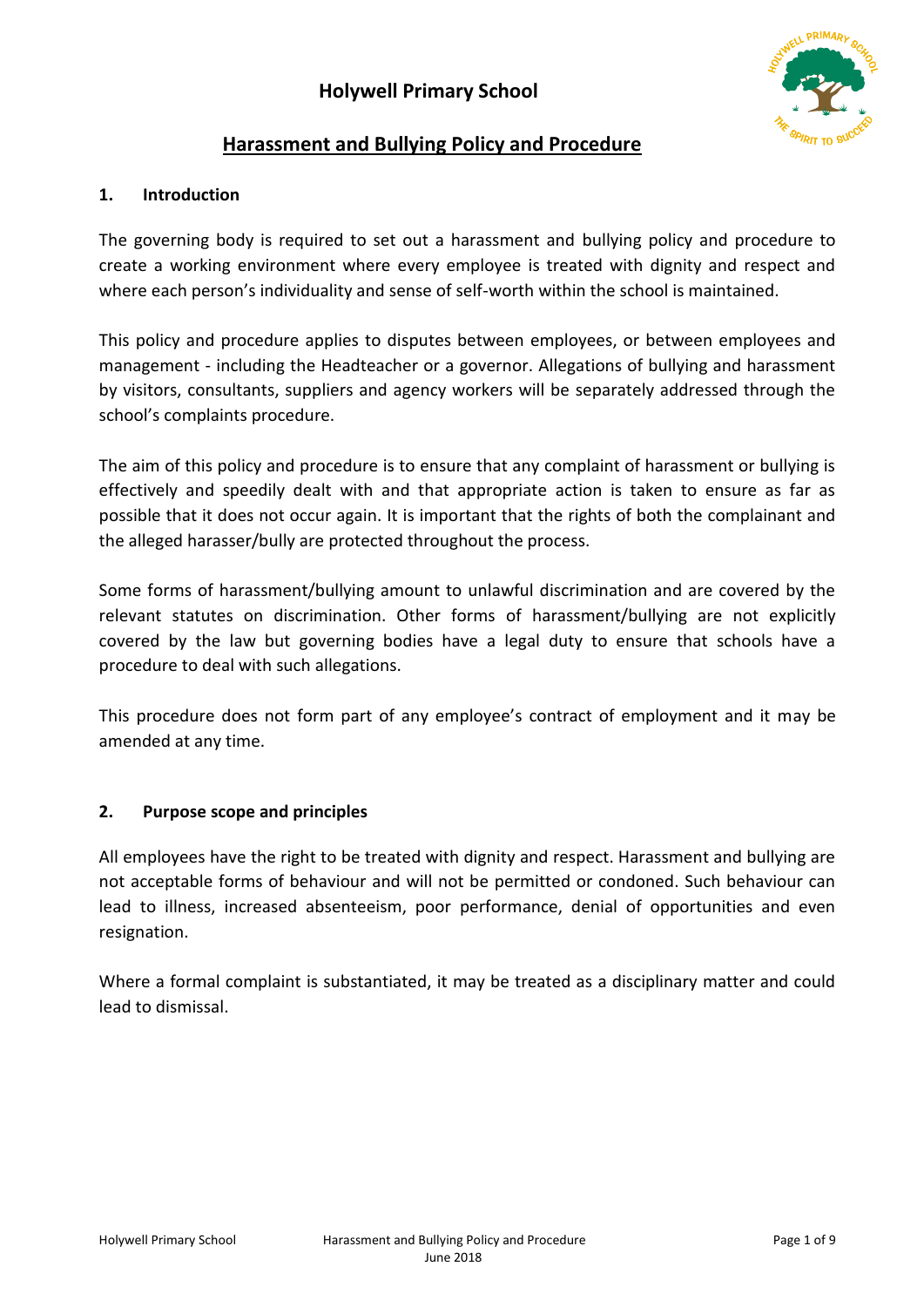#### **3. What is harassment and bullying?**

### **3.1 What is harassment?**

Harassment is any unwanted physical, verbal or non-verbal conduct that has the purpose or effect of violating a person's dignity or creating an intimidating, hostile, degrading, humiliating or offensive environment for them. A single incident can amount to harassment. It also includes treating someone less favourably because they have submitted or refused to submit to such behaviour in the past.

Unlawful harassment may involve conduct of a sexual nature (sexual harassment), or it may be related to age, disability, gender reassignment, marital or civil partner status, pregnancy or maternity, race, colour, nationality, ethnic or national origin, religion or belief, sex or sexual orientation. Harassment is unacceptable even if it does not fall within any of these categories.

Harassment may include:

- unwanted physical conduct or 'horseplay', including touching, pinching, pushing or grabbing
- continued suggestions for social activity after it has been made clear that such suggestions are unwelcome
- sending or displaying material that is pornographic or that some people may find offensive (including emails, text messages, video clips and images sent by mobile phones or posted on the internet)
- unwelcome sexual advances or suggestive behaviour (which the harasser may perceive as harmless)
- racist, sexist, homophobic or ageist jokes, or derogatory or stereotypical remarks about particular ethnic or religious groups or gender
- outing or threatening to out someone as gay or lesbian
- offensive emails, text messages or social media content
- mocking, mimicking or belittling a person's disability

A person may be harassed even if they were not the intended 'target'. For example, a person may be harassed by racist jokes about a different ethnic group if the jokes create an offensive environment.

## **3.2 What is bullying?**

Bullying is offensive, intimidating, malicious or insulting behaviour involving the misuse of power that can make a person feel vulnerable, upset, humiliated, undermined or threatened. Power does not always mean being in a position of authority, but can include both personal strength and the power to coerce through fear or intimidation.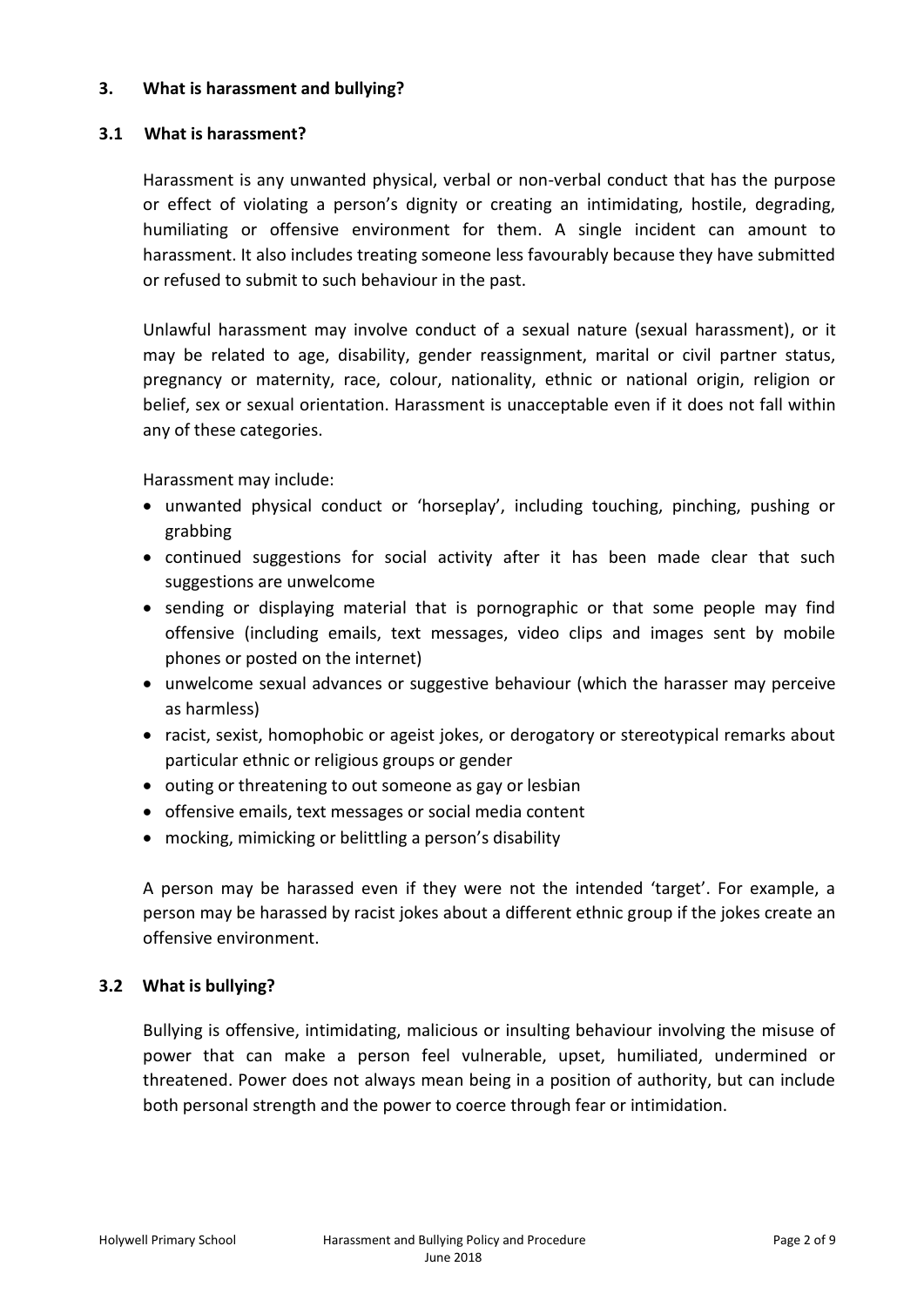Bullying can take the form of physical, verbal and non-verbal conduct. Bullying may include, by way of example:

- physical or psychological threats
- overbearing and intimidating levels of supervision
- inappropriate derogatory remarks about someone's performance

Legitimate, reasonable and constructive criticism of a worker's performance or behaviour, or reasonable instructions given to workers in the course of their employment, will not amount to bullying on their own.

### **4. Protection and support for those involved**

#### **4.1 Employee support**

At all stages of the formal harassment and bullying procedure, the alleged harasser/bully and the complainant have the right to be accompanied by a work colleague, or their accredited trade union or professional association representative.

Confidential employee counselling/assistance is available to those schools that purchase the employee assistance programme. For more information, please contact the school or HR Services. Teachers and support staff can additionally obtain support from the Education Support Partnership [https://www.educationsupportpartnership.org.uk](https://www.educationsupportpartnership.org.uk/) 

## **4.2 Confidentiality**

It is important that individuals (including witnesses) feel confident that they are able to come forward with information without fear of recrimination. Conversations and records of an investigation must therefore be treated confidentially and sensitively by everyone involved. Any breach of confidentiality will be treated seriously and may lead to disciplinary action. It must be noted however, that if an allegation of harassment and bullying is founded, the evidence gathered through a formal investigation may well be used at any subsequent formal disciplinary meetings.

#### **4.3 Victimisation**

Employees who make complaints or who participate in good faith in any investigation must not suffer any form of retaliation or victimisation as a result. Anyone found to have retaliated or victimised someone in this way may be subject to disciplinary action.

#### **4.4 False or malicious complaints**

The governing body takes all complaints of harassment and bullying seriously, and will not condone the behaviour of anyone who is found to have maliciously raised a complaint that they know to be false. Malicious complaints may be dealt with under the school's disciplinary procedure, one potential outcome of which may be dismissal.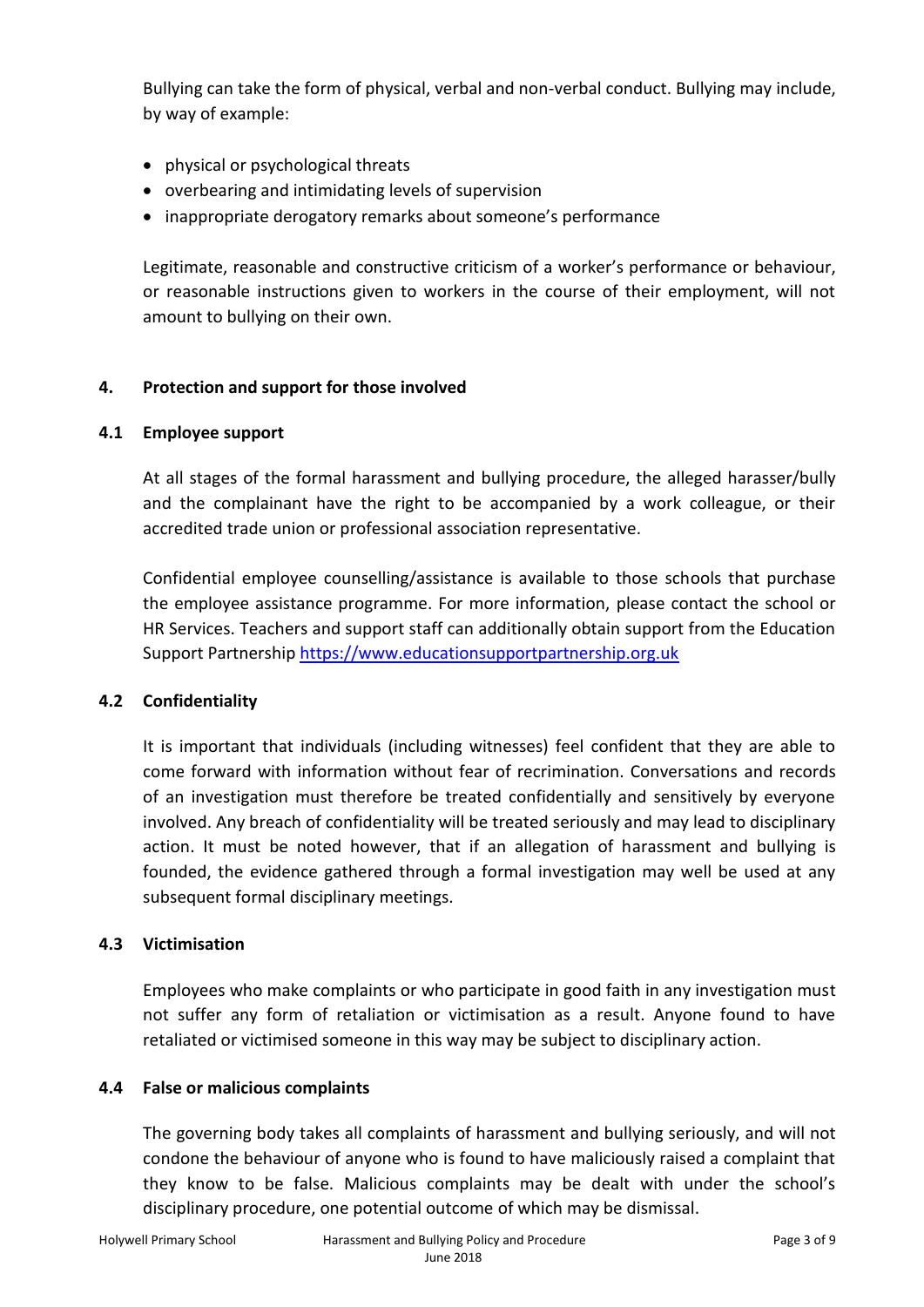### **5. Procedures for making and dealing with a complaint**

There are three stages through which a complaint may be taken forward:

- the informal stage
- the formal stage
- the appeal stage

## **6. The Informal Stage**

Employees who believe they are being harassed or bullied should consider whether they feel able to raise the problem informally with the person responsible. The employee should explain clearly to the other person that their behaviour is not welcome or makes them uncomfortable. If the employee finds this too difficult or embarrassing, they should speak to their line manager or Headteacher who can provide confidential advice and assistance in resolving the issue informally.

If the employee is not certain whether an incident or series of incidents amounts to bullying or harassment, they should initially contact their line manager or Headteacher informally for confidential advice.

If informal steps are not appropriate, or have been unsuccessful, the employee should follow the formal procedure set out below.

## **7. Representative of a professional association or trade union**

In the interests of good employer/employee relationships, representatives have a role in advising and offering early support to their member at all stages with a view to seeking an agreed resolution as early as possible.

## **8. The formal stage**

This is likely to be appropriate where a previous attempt at informal resolution has proved unsuccessful, or where the complainant or the school considers that formal investigation into the matter is necessary.

A complainant will not be discouraged from using the formal process where that is their preferred option.

## **8.1 The formal stage in operation**

The objective of the formal procedure is to determine, through formal investigation, whether there is a way to resolve the situation or whether the case needs to be taken forward through the school's disciplinary procedure.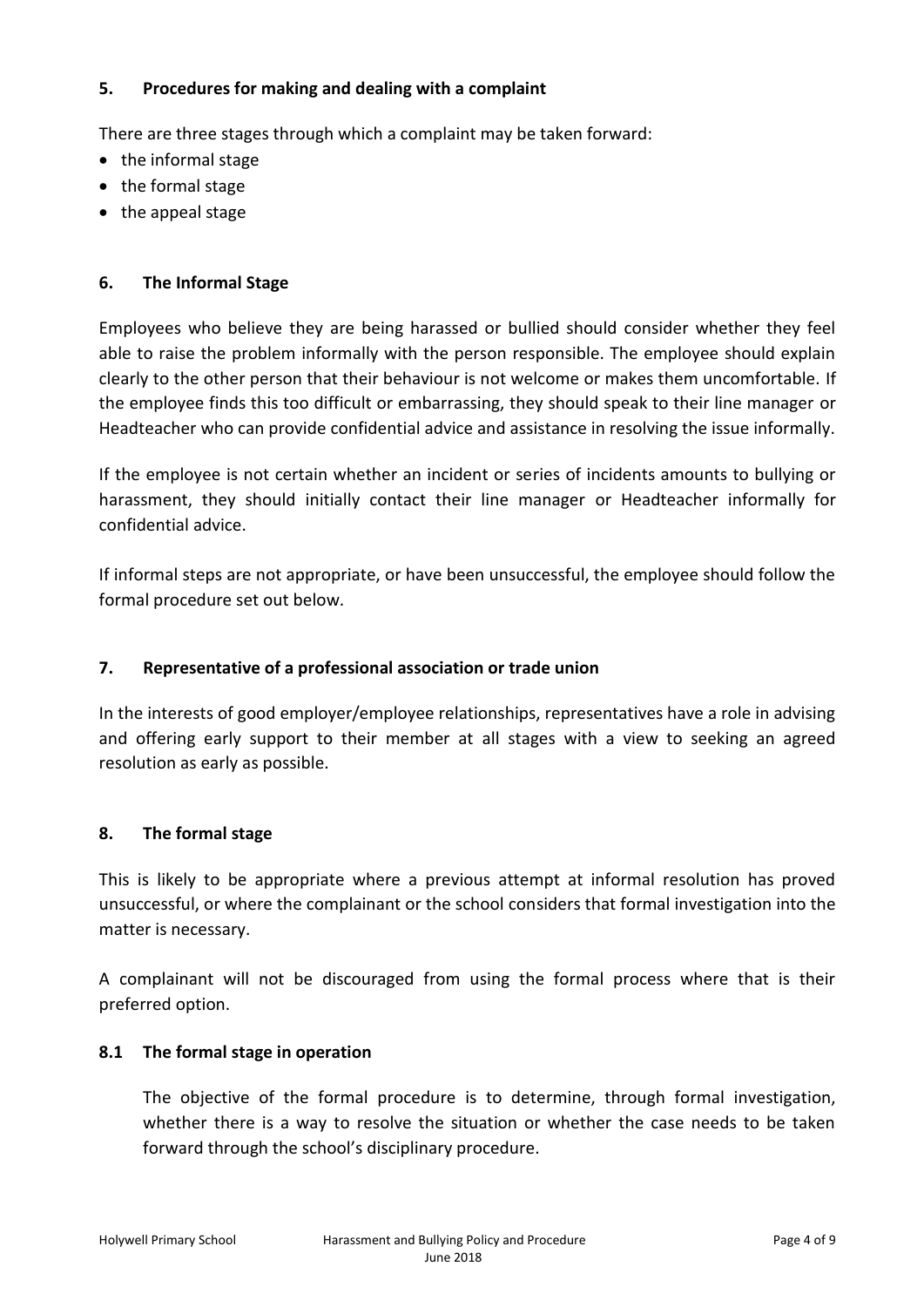Once a formal complaint of harassment/bullying has been made, the school has a responsibility to investigate the matter and take appropriate action.

The formal procedure – general principles

- there will be prompt, thorough, impartial investigation with due regard to the rights of both the complainant and the alleged harasser/bully
- both parties have the right to be represented and accompanied
- the alleged harasser/bully will be provided with clear details of the complaint, and will be given the opportunity and time to respond at all stages
- the timescales as set out in the school's disciplinary procedure will apply
- it is for the chair to determine whether the parties to the proceedings should attend hearings separately or be present at the same time

## **8.2 Role of investigator in formal procedure**

The Headteacher or chair of governors will nominate an investigating officer to carry out the formal investigation into the complaint of harassment/bullying. This will normally be a senior manager who is not the line-manager of either party, or otherwise involved in the complaint, an external investigator may be appointed where appropriate. The investigating officer will arrange investigation meetings with the complainant, alleged harasser and any relevant witnesses in order to establish the facts of the case. The witnesses should be informed that the information they provide may be presented at any subsequent disciplinary hearing. Investigations will be dealt with promptly, objectively and confidentially. At any meeting conducted as part of the investigation both parties have the right to be accompanied.

The investigation will be to establish the facts and whether, on the balance of probabilities, the allegations have foundation. The investigator will submit a written report to the Headteacher (unless the Headteacher has been involved in the informal stage). Unless the Headteacher has been previously involved, the Headteacher will, based on the report, determine whether there is a case of harassment/bullying to answer, if so the formal disciplinary procedure will be invoked.

## **9. Making a formal complaint**

A formal complaint may be made to:

- The complainant's line-manager
- The line-manager of the alleged harasser/bully
- The Headteacher
- The Chair of Governors if the complaint is about the Headteacher

## **9.1 Recording the incident/s**

As soon as a formal complaint is made, the complainant will be asked to provide a written statement of what took place. The pro-forma in Appendix 1 may be used as the basis for this written statement. The written statement should be made as soon as possible after the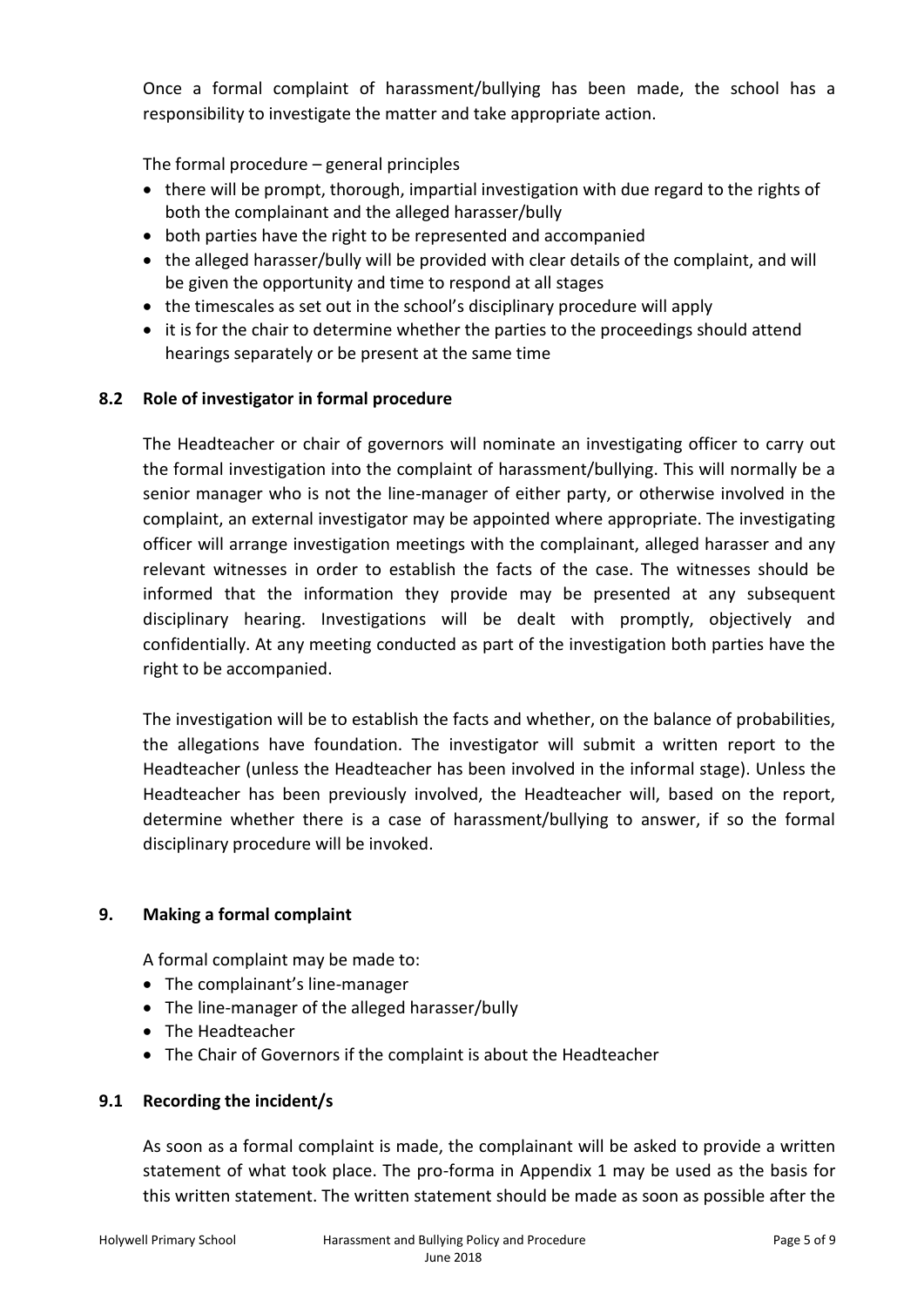incident of alleged harassment/bullying has taken place and should be signed and dated. Historical issues, i.e. more than three months old will not usually be investigated unless related to the current issue or there are exceptional circumstances.

#### **9.2 Right to be accompanied**

An employee (complainant and alleged harasser) has the right to be accompanied and supported, at any formal stage of the procedure, by a work colleague or an accredited professional association/trade union representative.

The employee should give advance notice if he/she is to be accompanied, and by whom. If the Professional Association/Trade Union or work colleague is unavailable at the time of the hearing, the employee should contact the individual organising the hearing to rearrange (once) to a time that is mutually convenient. Any postponement should not normally extend beyond five working days.

### **9.3 Separation and suspension of employees**

Consideration will be given to suspending the alleged harasser/bully on full pay or making other temporary changes to working arrangements pending the outcome of the investigation if circumstances require. This may involve giving serious consideration to representations made by the complainant for changes to their own working arrangements during the investigation.

#### **9.4 Possible outcomes**

Upon receipt of the investigation report, the Headteacher will then decide on appropriate action, based on the circumstances of the case as presented in the report. This may include the following non-exhaustive findings:

- misunderstanding. A meeting must be arranged where both parties should aim to resolve the matter by discussion. If both parties are unable to resolve their issues it may be necessary for the Headteacher to intervene and tell both parties that their behaviour must stop. No formal action will be taken. Mediation should be considered
- the instigation of the disciplinary process is required against the harasser/bully. The Headteacher will arrange a disciplinary hearing
- the instigation of the disciplinary process is not required either because the allegations have no foundation or it is appropriate to deal with the issue by way of management advice
- disciplinary action is required against the complainant due to a malicious complaint. The Headteacher will arrange a disciplinary hearing
- whilst acknowledging misjudgements/mistakes, the matter is best addressed through informal /training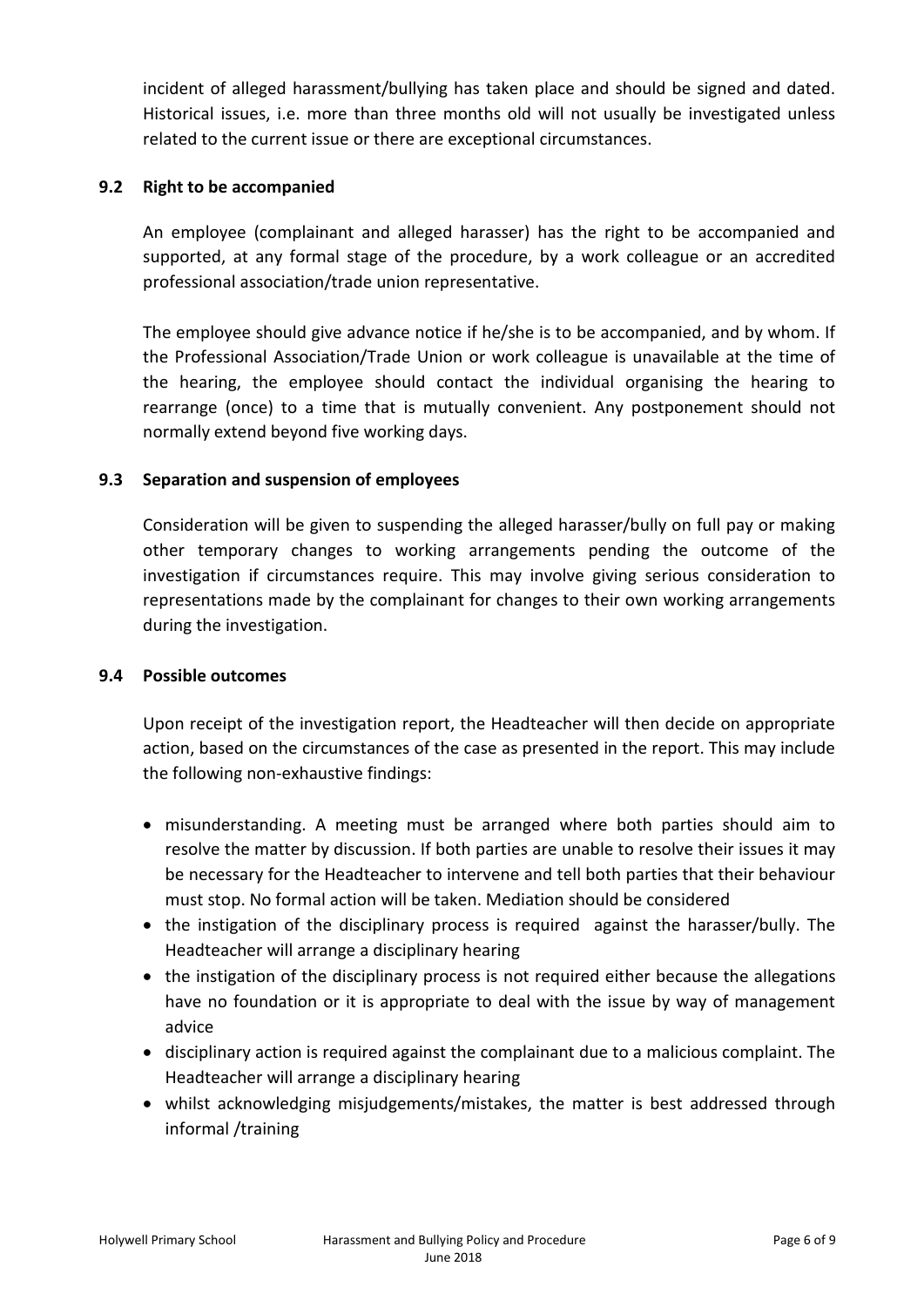#### **9.5 Concluding the formal procedure**

The Headteacher must meet with both parties without unreasonable delay after receipt of the investigation report to discuss the report and the findings and this will be confirmed in writing to both parties as soon as reasonably practicable and usually within five working days.

### **10. The Appeal Stage**

## **Appeals by the Complainant**

The complainant may appeal in writing to the chair of governors **within seven calendar days** of receiving the written decision. The Chair must arrange for three members of the governing body not previously involved, to hear the appeal. Whilst new evidence on the same complaint may be permitted, any new complaint(s) cannot be added to the proceedings. At the discretion of the school, the appeal may be a complete rehearing of the matter or it may be a review of the fairness of the original decision in the light of the procedure that was followed.

New evidence will only be considered if relevant and there is good reason why this had not been included as part of the original hearing.

The hearing will take place **without unreasonable delay** following receipt by the chair of the written notice of appeal. All relevant documents, including the names of any witnesses, must be exchanged and submitted to the panel at least three working days in advance of the meeting.

The members of the panel, in seeking to resolve the complaint, may adjourn the meeting or defer their decision until they are satisfied they have had the opportunity to take account of all relevant factors. The decision of the panel and the reasons for that decision will be communicated to all parties and confirmed in writing as soon as reasonably practicable usually within five working days. The decision reached at this hearing is final.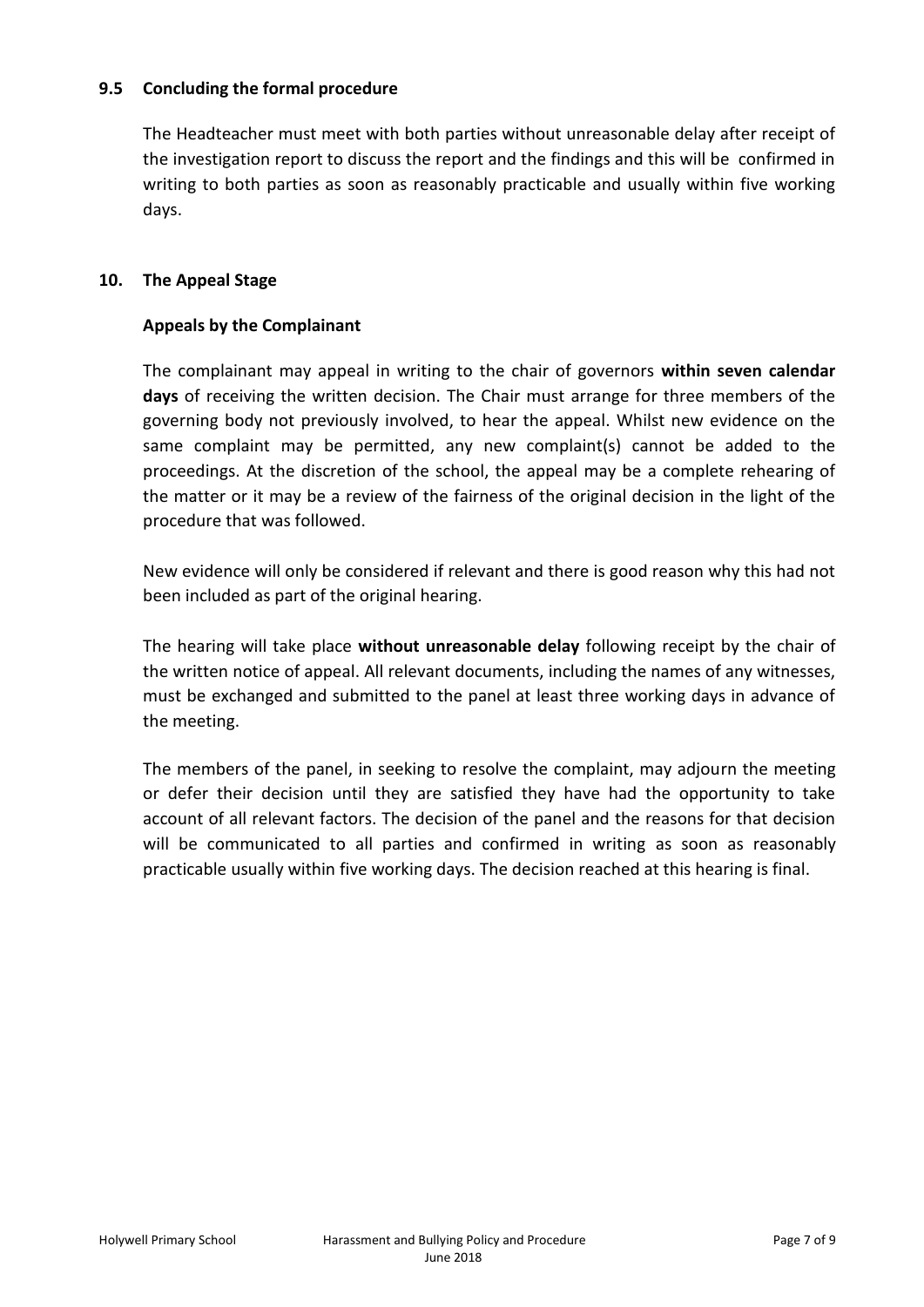### Appendix 1 – Record of complaint of harassment and bullying

Please read the school's harassment and bullying policy, available from your Headteacher. This provides you with information about how to make a complaint of alleged harassment or bullying and explains the support that is available to help you in this process.

If you are making a formal complaint you are advised to use this form to register your complaint. You may wish to attach additional information to substantiate your complaint. The information on this form will be used to inform the alleged harasser/bully of your complaint.

Your name and place of work:

Name and workplace of the person(s) alleged of harassment/bullying

Date(s), time(s) and place(s) of the incident/s of alleged harassment/bullying

Please indicate how you perceive the behaviour/incident/issue? (Please circle)

**Bullying** 

#### Harassment

Explain what happened – please give full details and specific examples of behaviour and state the facts as you perceive them (continue on separate sheet if required)

#### How did this make you feel?